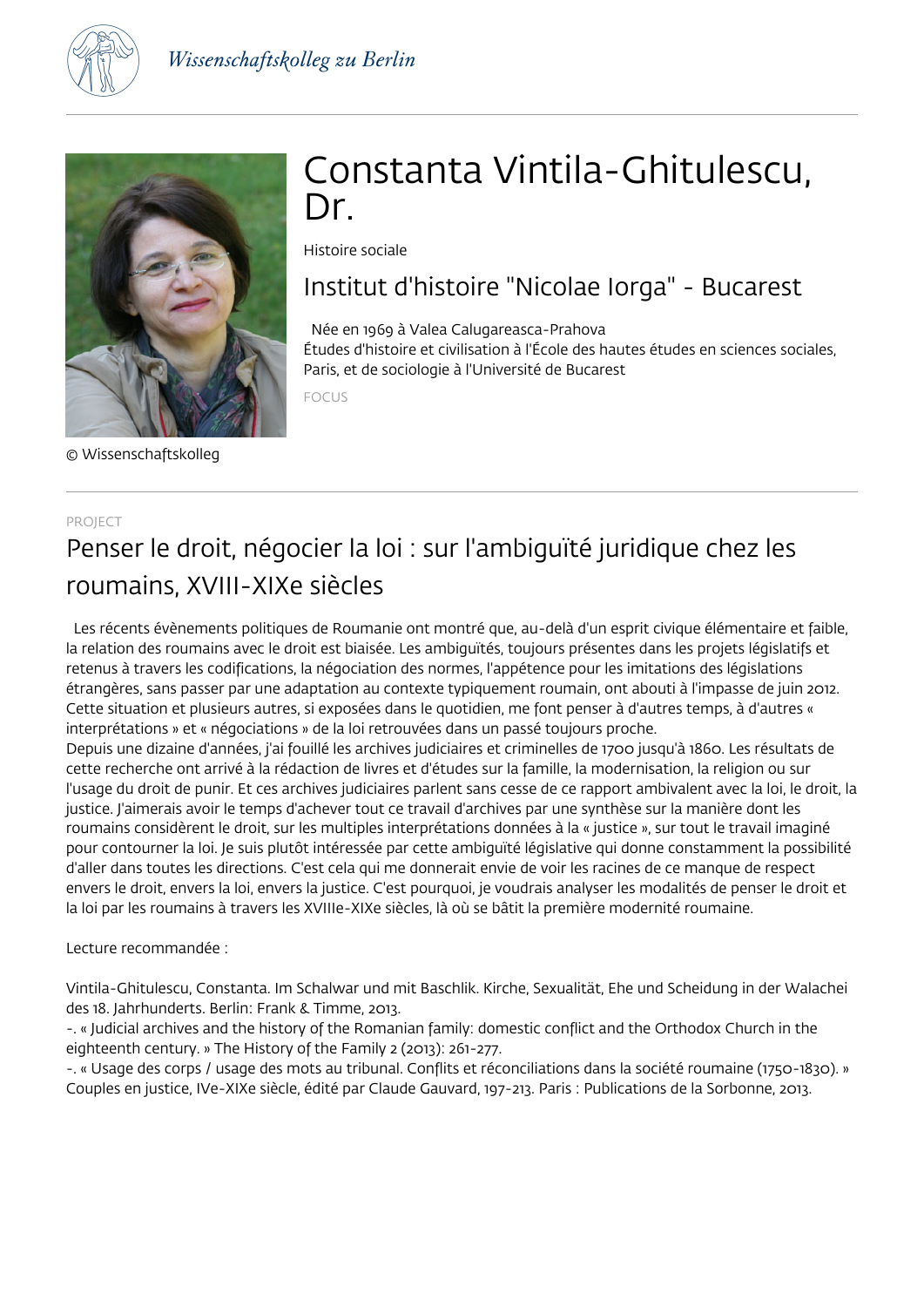## Going to the Courts: Romanian People and the Meaning of Justice (18th - 19th centuries)

 The main aim of this research is to look at the idea of "justice" that social actors took with them when they went to court and what remained of that idea over the course of the long judicial process. I have focussed my attention on conflicts that involved the participation of the community, which thereby contributed to the construction of the notion of justice. I attempt to determine the meaning of notion of justice via court cases: how it was defined by plaintiffs, how it was revealed in their behaviour, how it was understood and served by the authorities/power.

In this respect, the research looks at the kind of relationship that was forged between the justice of subjects and the "law" of the authorities: to whom did plaintiffs address themselves; who embodied justice; what was the source of that justice. The research is based on unpublished sources preserved in the archives of various judicial departments from Bucharest and Jassy, privileging cases that explicitly draw on the notion of justice. As justice is a fundamental notion for the whole of society, the narrative and legislative sources preserve and provide a series of meanings useful to our approach. Steering a course between two extreme images, the "justice that walks with a cracked head" and the "justice that always comes to the surface, like oil in water," the social actors trace out their own expectations and interests.